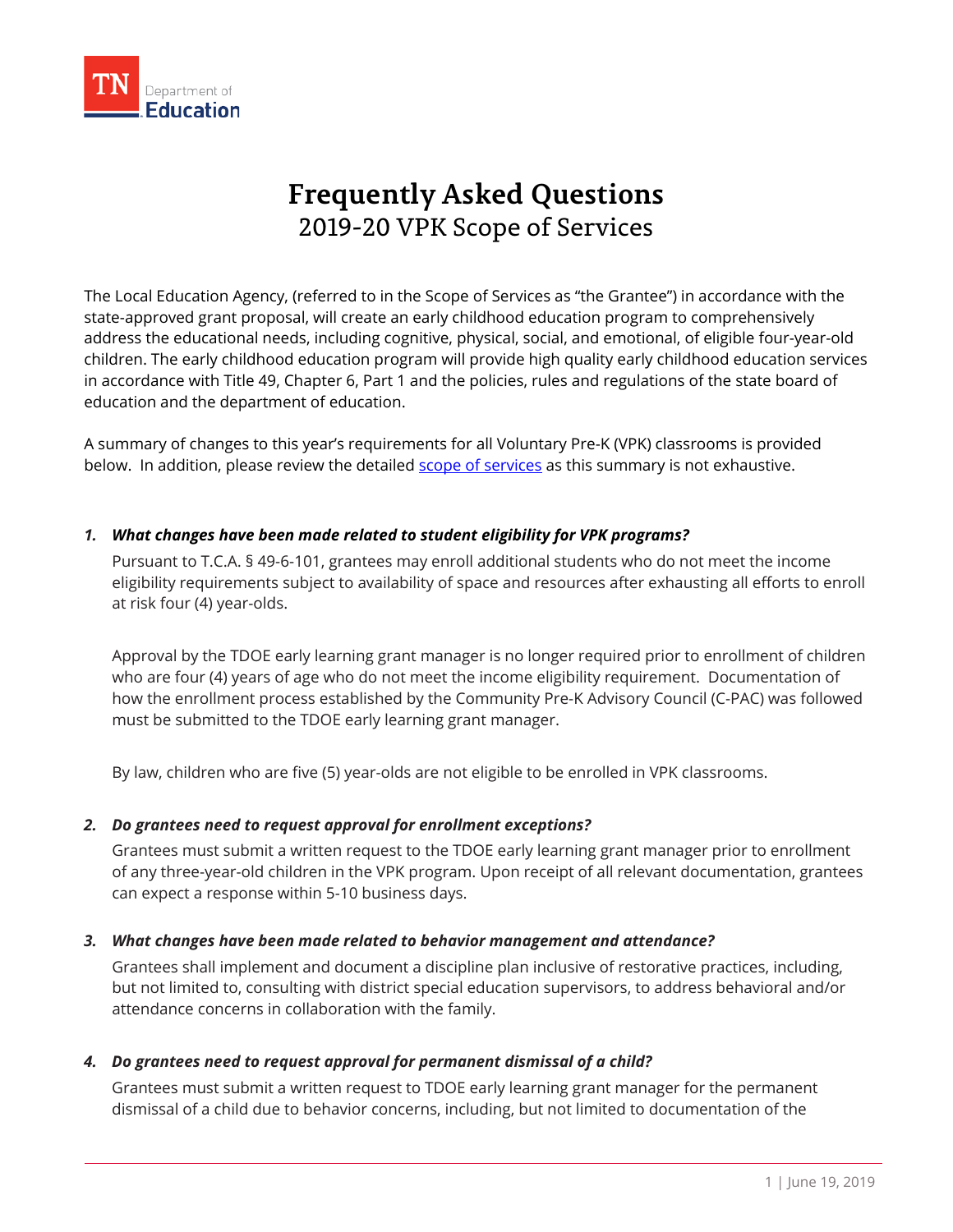

discipline plan inclusive of restorative practices and efforts. Upon receipt of all relevant documentation, grantees can expect a response within 5-10 business days.

Prior to a school-initiated withdrawal due to attendance concerns, grantees must submit documentation for reason of dismissal to the TDOE early learning grant manager. Documentation should include the discipline plan inclusive of restorative practices regarding attendance concerns. Approval by the TDOE early learning grant manager is no longer required.

*5. Of what other program changes must grantees notify the TDOE early learning grant manager?*

Grantees must notify the TDOE early learning grant manager of any utilization of a long-term substitute.

#### *6. What changes have been made related to collaboration?*

Grantees shall ensure the Community Pre-K Advisory Council (C-PAC) includes, but is not limited to, members representing the local school board, parents, teachers, nonprofit providers, for profit providers, Head Start, the business community, and local government funding bodies pursuant to T.C.A. § 49-6-106. Grantees shall involve C-PAC members in program decisions.

#### *7. What changes have been made related to classroom assessment and evaluation?*

Grantees shall evaluate progress toward achieving goals and report data to the TDOE early learning grant manager.

Grantees shall administer the pre-school Early Childhood Environment Rating Scale (ECERS-3) and Early Language & Literacy Classroom Observation (ELLCO) to all first year teachers in VPK classrooms (new class, new teacher, or recently changed grade levels) by a designated, reliably-trained district staff member. Assessments must be conducted by a reliably-trained district designee by October 1. A Continuous Quality Improvement Plan, which includes data results and a plan of action for addressing areas of need, must be submitted to the TDOE early learning grant manager by November 1 of the current school year.

Grantees shall annually administer the pre-school Early Childhood Environment Rating Scale (ECERS-3) to one-third of all district VPK classrooms so that all teachers are placed in a three-year cycle of assessment. Assessments must be conducted by a reliably-trained district designee by December 15. A Continuous Quality Improvement Plan, which includes data results and a plan of action for addressing areas of need, must be submitted to the TDOE early learning grant manager by December 30 of the current school year.

Grantees shall annually administer the Classroom Assessment Scoring System (CLASS) on all district VPK classrooms. Pre-assessments must be conducted by a reliably-trained district designee before December 15. Pre-assessment data must be submitted to the TDOE early learning grant manager by December 30 of the current school year. Post-assessments must be conducted by a reliably-trained district designee by May 15. Post-assessment data must be submitted to the TDOE early learning grant manager by June 15 of the current school year.